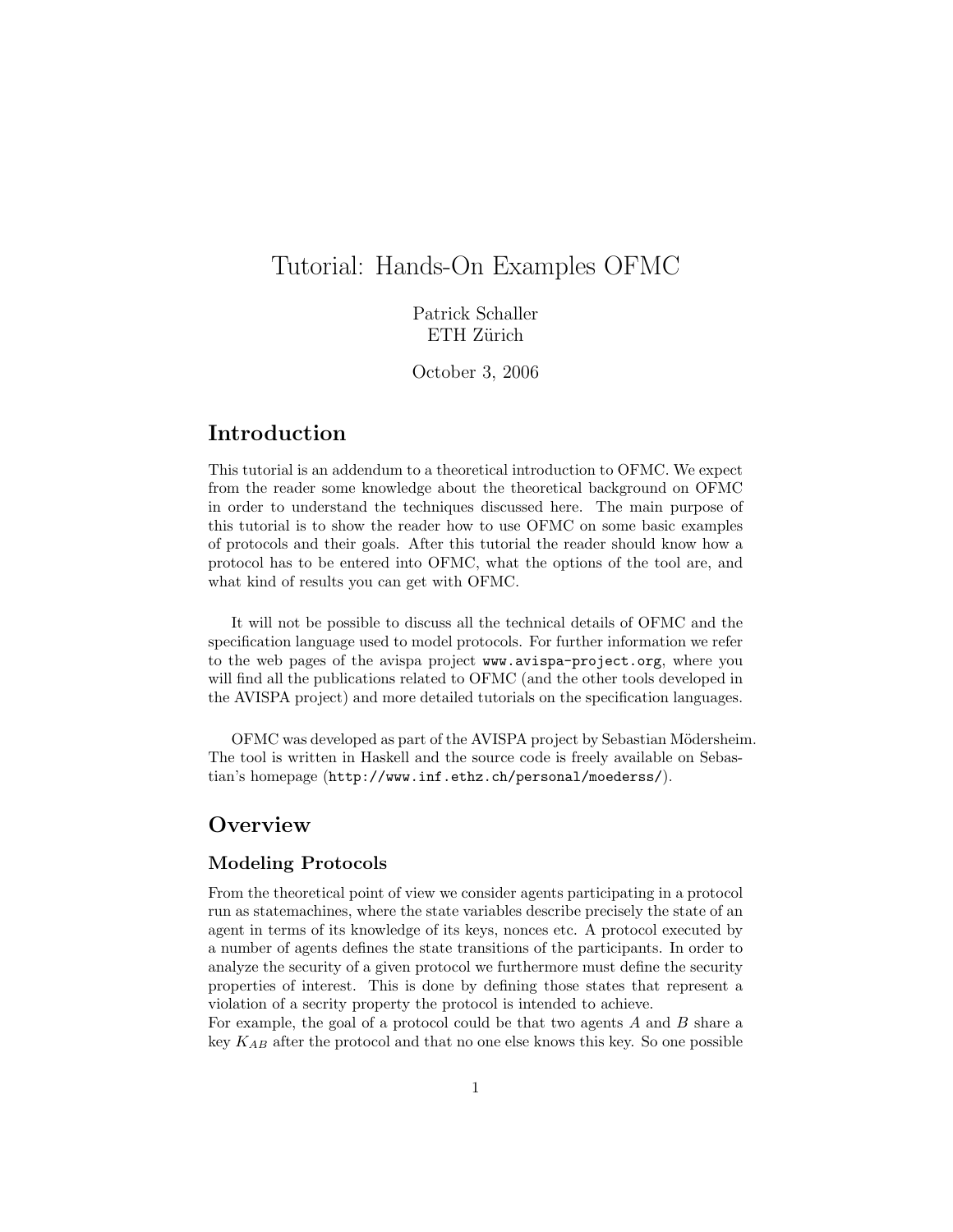attack state of this protocol would be that  $K_{AB}$  is known by the intruder. What OFMC does for us, is to search all the state space (generated by the initial state and the state transitions) in a very efficient way for possible attack states, i.e. OFMC checks whether it is possible to reach a state that violates a security property, by starting from the initial state and following the transition rules given by the protocol.

It should be clear that modeling plays an important role when model checking security protocols. The whole analysis depends on chosing a reasonable way to model the protocol and the agents involved. On the one hand, we want to abstract away as much as possible (to keep the state space small), on the other hand we have to be careful not to abstract away possible attacks we are looking for.

You should always be aware, that like with all formal methods, the results mainly depend on the model you have chosen to analyze the environment of interest.

#### Modeling Languages

There are two main input languages that are used to describe protocols for OFMC (and all the protocol checkers developed in the AVISPA project):

- HLPSL (High Level Protocol Specification Language)
- IF (Intermediate Format)

The main idea is to use HLPSL as a specification language for the user and to translate the HLPSL-specification into the intermediate format (IF) afterwards that is the input language of the tools. The tool HLPSL2IF is the translator from HLPSL to the IF format and can be downloaded on the AVISPA webpage. However, since this should be an introduction to OFMC and we have only a limited amount of time, we decided to explain things directly in the IF-format. From our point of view IF is 'closer' to the tool and helps you to understand the main ideas of OFMC in a better way than it would the case for HLPSL.

### Syntax and Semantics of the Intermediate Format

We will introduce the syntax and the semantics of IF with the example of NSPK. For the list of the main syntax constructors see the appendix. More information about IF its syntax and semantics can be found on the AVISPA project home page.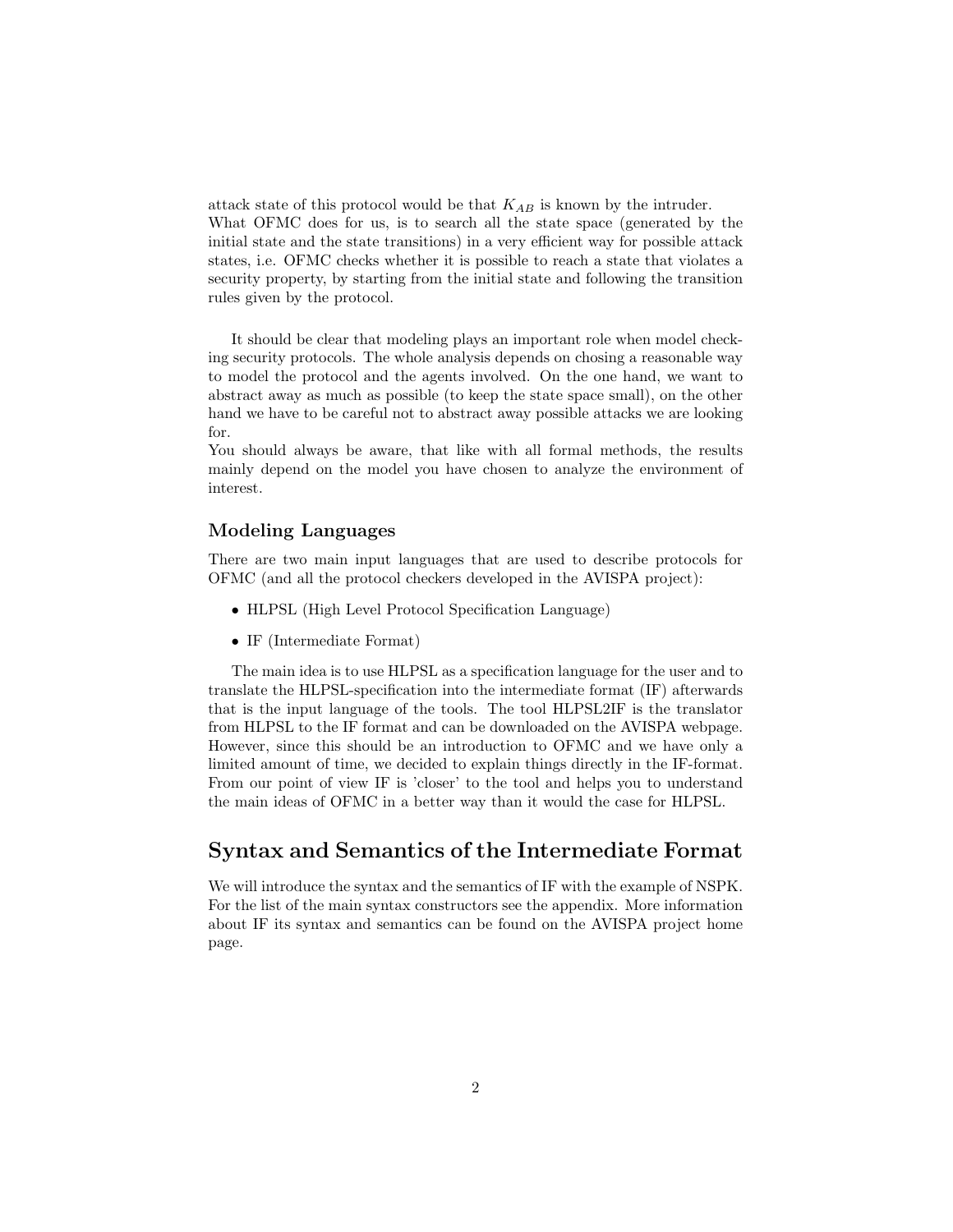A(lice) B(ob)

Choose a nonce  ${\cal N}_A$ 

$$
\xrightarrow{\{N_A.A\}_{K_B}}
$$
 Choose a nonce  $N_B$   

$$
\xrightarrow{\{N_A.N_B\}_{K_A}}
$$

Figure 1: NSPK Protocol

#### The types Section

First of all we have to determine what types the terms have that are used in the protocol. Informally this would be:

Agent Names: to differentiate between the different participants.

Public Keys: the keys used by the agents

Natural Numbers: we will need them in order to differentiate between different sessions.

Nonces: freshly created data items, not used in the protocol run so far.

In the Intermediate Format this will look as follows (note that variables starting with upper case letters represent variables, whereas variables starting with lower case letters represent ground terms):

section types:

A,B,a,b,i: agent KA,KB,ka,kb,ki: public\_key 0,1,2: nat SID: nat NA,NB,na,nb,ni: nonces

SID will be needed to differentiate between sessions. The numbers will be needed to model the states the agents are in.

#### The inits section

This section of the IF file specifies the initial state of the protocol to be model checked. Here we define what all the agents know before running the protocol. For the NSPK protocol the init section is given as: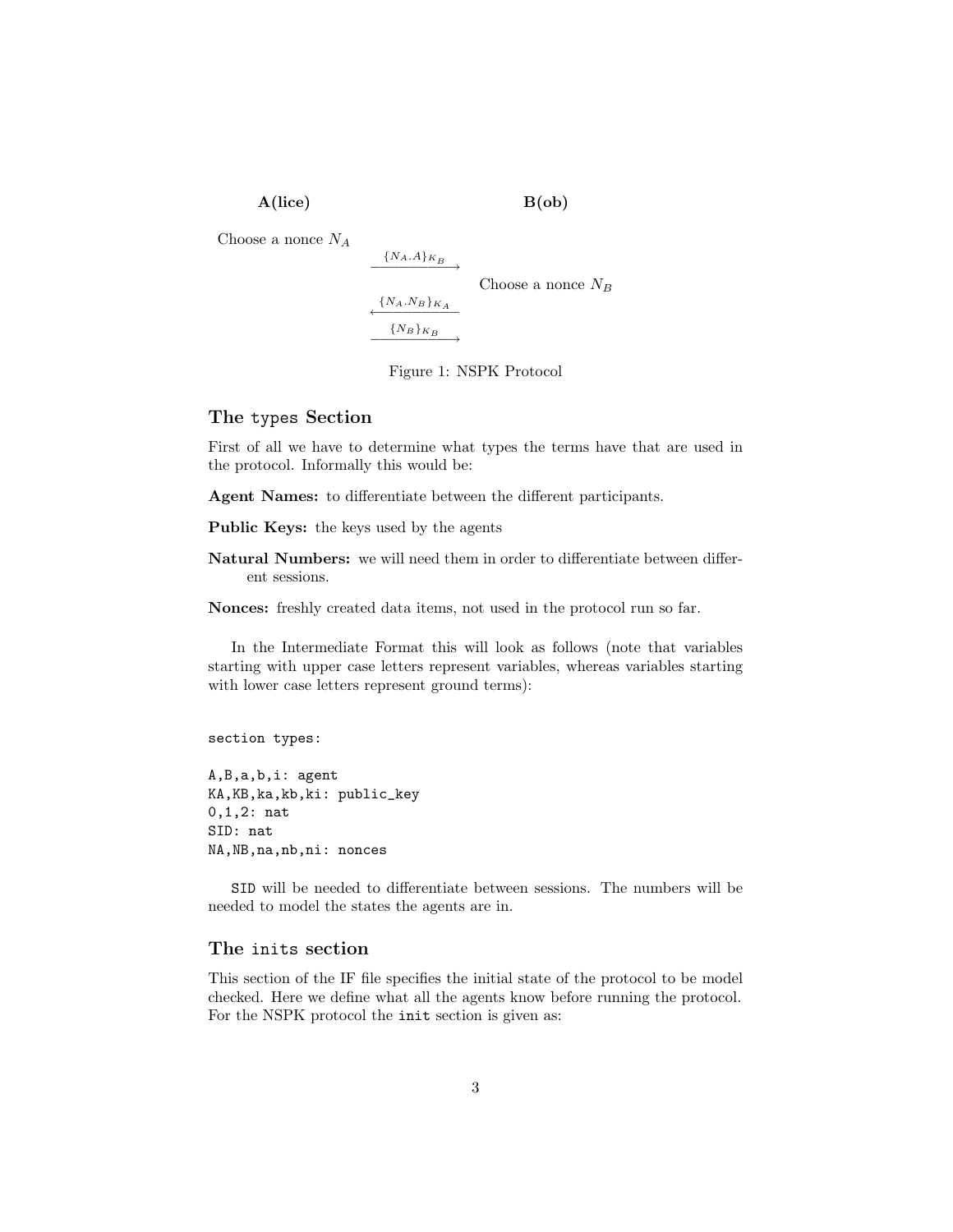section inits:

```
initial_state init1:=
iknows(start).
iknows(a).
iknows(b).
iknows(ka).
iknows(kb).
iknows(i).
iknows(ki).
iknows(inv(ki)).
%session 1: A=a, B=b, KA=ka, KB=kb
state_Alice(a,b,0,ka,kb,ni,ni,1).
state_Bob(b,a,0,kb,ka,ni,ni,1).
%session 2: A=a, B=i, KA=ka, KB=ki
state_Alice(a,i,0,ka,ki,ni,ni,2)
```
The first part with all the iknows facts describes what the intruder knows at the start of the protocol run. The first term iknows(start) is used to let the intruder start a new session of the protocol; you should always include this. The reason therefore is that it enables the intruder in every step of the protocol execution to start a new session (possibly with another agent).

The lines starting with % are comments.

In the second part, we describe the states of the agents involved in the protocol run. The first parameter denotes the current state the agents are in. Then the agents names and the public keys of the agents follow. The following parameters ni are place holders: for the nonces they create and receive during protocol execution. In the final entry we have a so called Session-ID: they are used to differentiate between several parallel sessions of the same agents.

#### The rules section

After we have defined the agent's state variables and their initial knowledge, we have to define how the state variables of the agents change in a protocol run. Therefore we define the transition rules for each agent. In the Intermediate Format this is done in the rules section.

Together with the transition rules we have to define predicates about security properties of terms that are created or sent in such a transition rule. The reason why we need them in the in the transition rules is the following: Recall that we model the protocol run by a state transition system and that we want to find security violations by checking if there will be a state reached (when executing the protocol), that would violate one of our goals. In order to achieve this, we have to 'mark the critical terms' of the protocol, for example, if an agent sends a message m that should be a secret between him and his communication partner, we have to mark this message a secrect between these two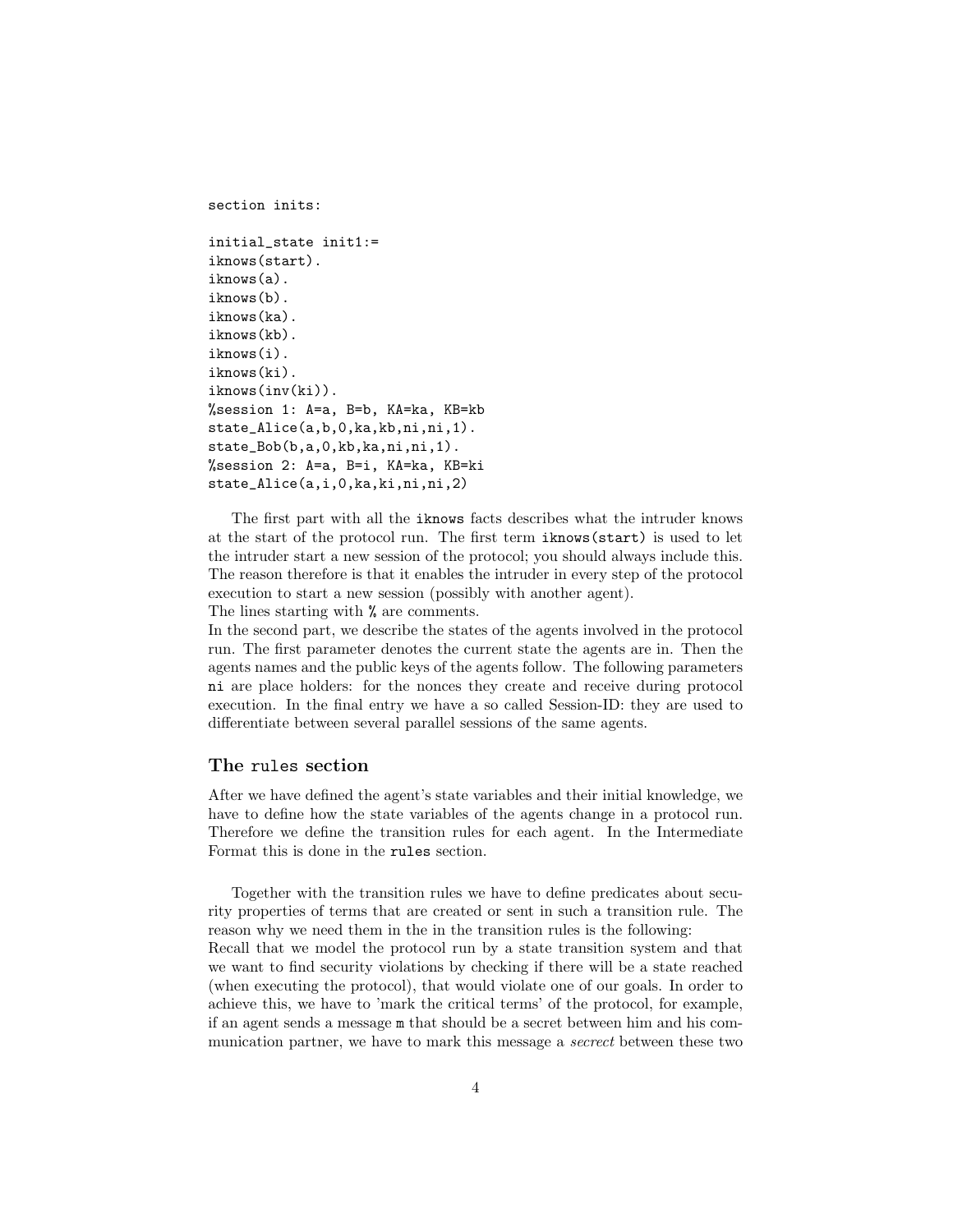agents, therefore we would use the keyword secret. Similar for authentication goals we have the keywords witness and request, for an explanation of the exact meaning of these expressions see the next section about attack states.

In our example we formalize the NSPK protocol in the following way:

```
section rules:
```

```
step step0 (SID):=
state_Alice(A,B,0,KA,KB,ni,ni,SID)
=[exists NA]=state_Alice(A,B,1,KA,KB,NA,ni,SID).
 iknows(crypt(KB,pair(NA,A))).
 secret(NA,B).
witness(A,B,na,NA)
step step1 (SID):=
 state_Alice(A,B,1,KA,KB,NA,ni,SID).
 iknows(crypt(KA,pair(NA,NB))).
 =>
 state_Alice(A,B,2,KA,KB,NA,NB,SID).
 iknows(crypt(KB,NB)).
request(A,B,nb,NB,SID)
step step2 (SID):=
 state_Bob(B,A,0,KB,KA,ni,ni,SID).
 iknows(crypt(KB,pair(NA,A)))
 =[exists NB]=>
 state_Bob(B,A,1,KB,KA,NA,NB,SID).
 iknows(crypt(KA,pair(NA,NB))).
 secret(NB,A).
witness(B,A,nb,NB)
step step3 (SID):=
 state_Bob(B,A,1,KB,KA,NA,NB,SID).
 iknows(crypt(KB,NB))
 =>
 state_Bob(B,A,2,KB,KA,NA,NB,SID).
request(B,A,na,NA,SID)
```
Note that the order in which we place the state transition doesn't matter. Here we first wrote down all the transitions of Alice and then the transitions of Bob. We could also choose the more natural way of describing the protocol run as it really happens, by interleaving the transitions of Alice and those of Bob. As you may have heard in the theory session, OFMC is built on term rewriting. These transition rules correspond to the rewrite rules of the term rewriting sys-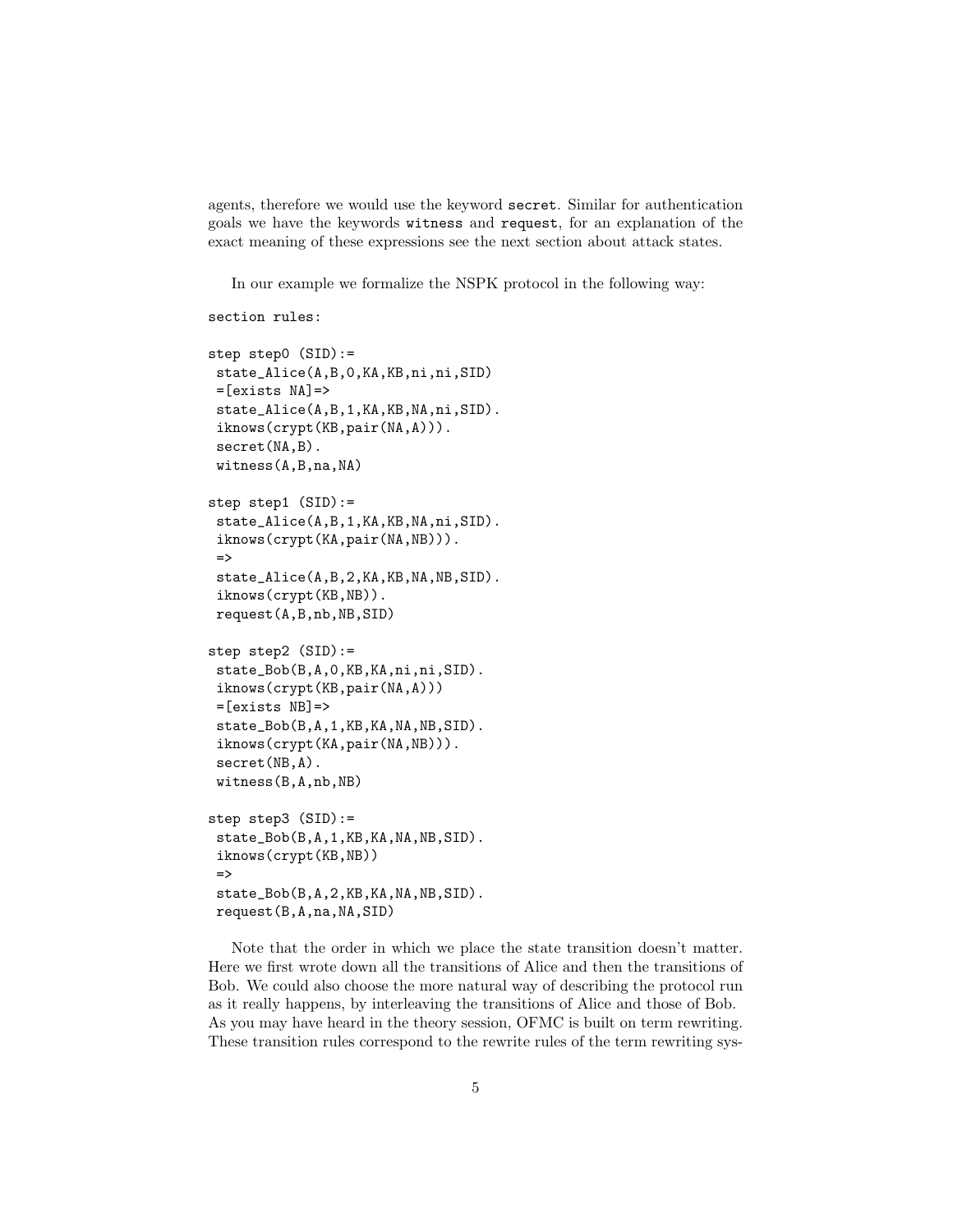#### The attack states section

Finally we have to formalize the goals that should be achieved by the protocol to be model-checked. In the case of our example protocol, NSPK, the goals are:

- Alice wants to authenticate Bob.
- Bob wants to authenticate Alice.
- The nonces remain secrets between Alice and Bob.

To be able to find protocol runs that violated any of these goals, we have to define the states that represent violations of these goals. So when OFMC builds the state space, it must be able to recognize when one of the goals is not fullfilled anymore. So that it can stop building the state tree and return the trace that led to such a state.

In the Intermediate Format this looks the following way:

```
section attack_states:
%terms defined to be a secret shared by the honest agents
attack_state secrecy_of_NX(M,B):=
 iknows(M).
 secret(M,B) &
not(equal(i,B))%weak authentication
attack_state authenticate_Alice_on_na (A,B,Na,NA,SID) :=
request(B,A,Na,NA,SID) &
not(witness(A,B,Na,NA)) &
not(equal(A,i))
%weak authentication
attack_state authenticate_Bob_on_nb (B,A,Nb,NB,SID) :=
request(A,B,Nb,NB,SID) &
not(witness(B,A,Nb,NB)) &
not(equal(B,i))%replay protection
attack_state replay_protection_on (A,B,M,SID1,SID2) :=
request(B,A,Nb,M,SID1).
request(B,A,Nb,M,SID2) &
not(equal(SID1,SID2)) &
```
tem.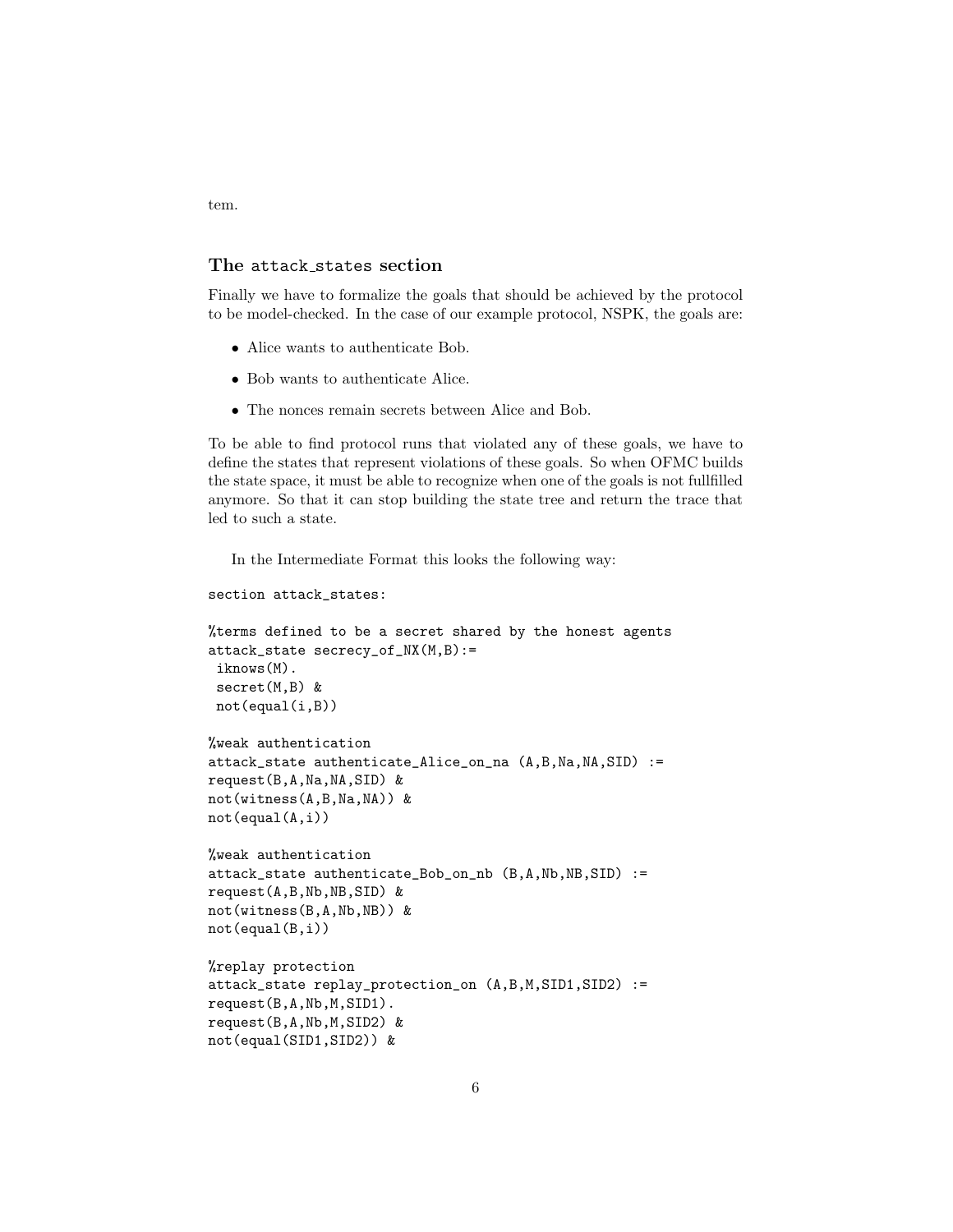not(equal(A,i))

First we want to have a look, on how to interpret the witness and request statements:

- witness: A statement like witness(A,B,na,NA) has to be read as:'I am agent A and I want to agree with agent B on the value of the variable NA to be na.'
- request: The corresponding statement request(B,A,na,NA,SID) means:'I am agent B, I accept the value of NA to be na for the session SID and I rely on the guarantee that agent A exists and that we agree on that value.'.

According to these interpretations we can now analyze that attack states in our protocol specification:

- secrecy of  $\text{MX}(M, A)$ : This state is reached if there is a message M that is known by the intruder (iknows(M)) and was declared to be a secret between the 'creator' of M (in our case this would be Alice) and the agent substituted for the variable B (in our case Bob). Furthermore we don't want the role B to be played by the intruder (in this case the goal would be senseless since then the intruder will have to know the term for M).
- authenticate Alice on na: According to the interpretation we gave above for the request and witness statements, this attack state would be reached if there would exist the statement request(B,A,Na,NA,SID) in the state space (of a protocol run), but the according witness statement witness(B,A,Nb,NB) would not exist, i.e. the agent in the role of B would accept a value for NA to be shared with an agent in the role A, but the agent A would never have issued such a value with the intention to agree with the agent B on it. Furthermore we require that the role A is not played by the intruder, since then the condition would be violated be definition.
	- replay protection on: The last attack state in the definition above searches for replay attacks in the state space. According to Lowe's Hierarchy of Authentication the authetication property guaranteed by preventing replays would be injective agreement, i.e. there is a one-to-one relationship between the two agents' runs. Here you see, why we need the SID (Session ID) as a parameter for the request statement. If this attack state would become true in the execution of the protocol, the agent in the role B would rely on a certain object to have been created by the agent in the role A. Since the SIDs would be the same, the agent would rely on the same value in two (independent) sessions, which would imply a replay attack.

#### The whole IF-file for NSPK

Putting all the sections together, we get the following IF-File (NSPK.if):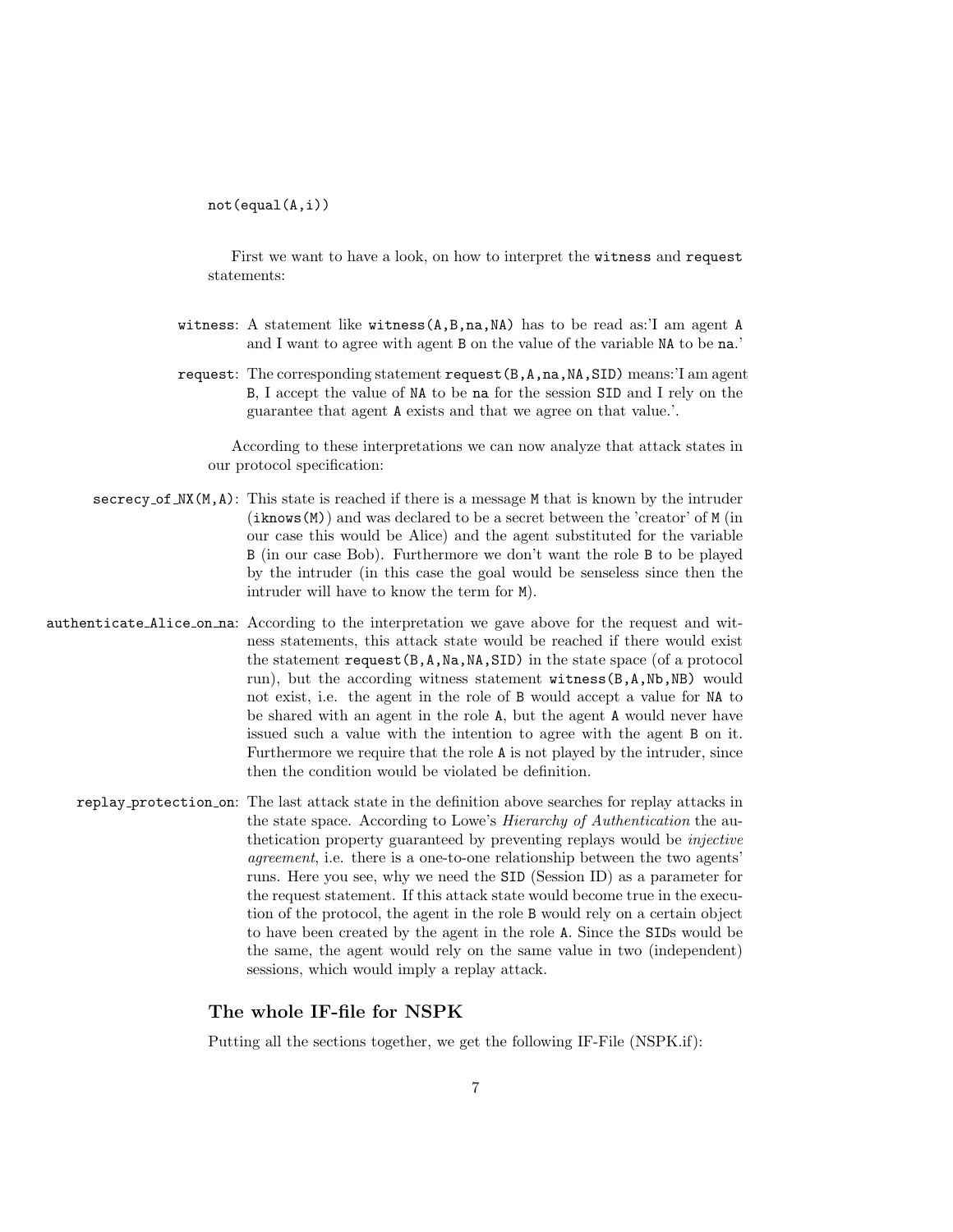```
section types:
```

```
A,B,a,b,i: agent
KA,KB,ka,kb,ki: public_key
0,1,2: nat
SID: nat
NA,NB,na,nb,ni: nonces
```

```
section inits:
```

```
initial_state init1:=
iknows(start).
iknows(a).
iknows(b).
iknows(ka).
iknows(kb).
iknows(i).
iknows(ki).
iknows(inv(ki)).
%session 1: A=a, B=b, KA=ka, KB=kb
state_Alice(a,b,0,ka,kb,ni,ni,1).
state_Bob(b,a,0,kb,ka,ni,ni,1).
%session 2: A=a, B=i, KA=ka, KB=ki
state_Alice(a,i,0,ka,ki,ni,ni,2)
```

```
section rules:
```

```
step step0 (SID):=
state_Alice(A,B,0,KA,KB,ni,ni,SID)
=[exists NA]=>
state_Alice(A,B,1,KA,KB,NA,ni,SID).
iknows(crypt(KB,pair(NA,A))).
secret(NA,B).
witness(A,B,na,NA)
```

```
step step1 (SID):=
 state_Alice(A,B,1,KA,KB,NA,ni,SID).
 iknows(crypt(KA,pair(NA,NB))).
 \Rightarrowstate_Alice(A,B,2,KA,KB,NA,NB,SID).
 iknows(crypt(KB,NB)).
request(A,B,nb,NB,SID)
```

```
step step2 (SID):=
```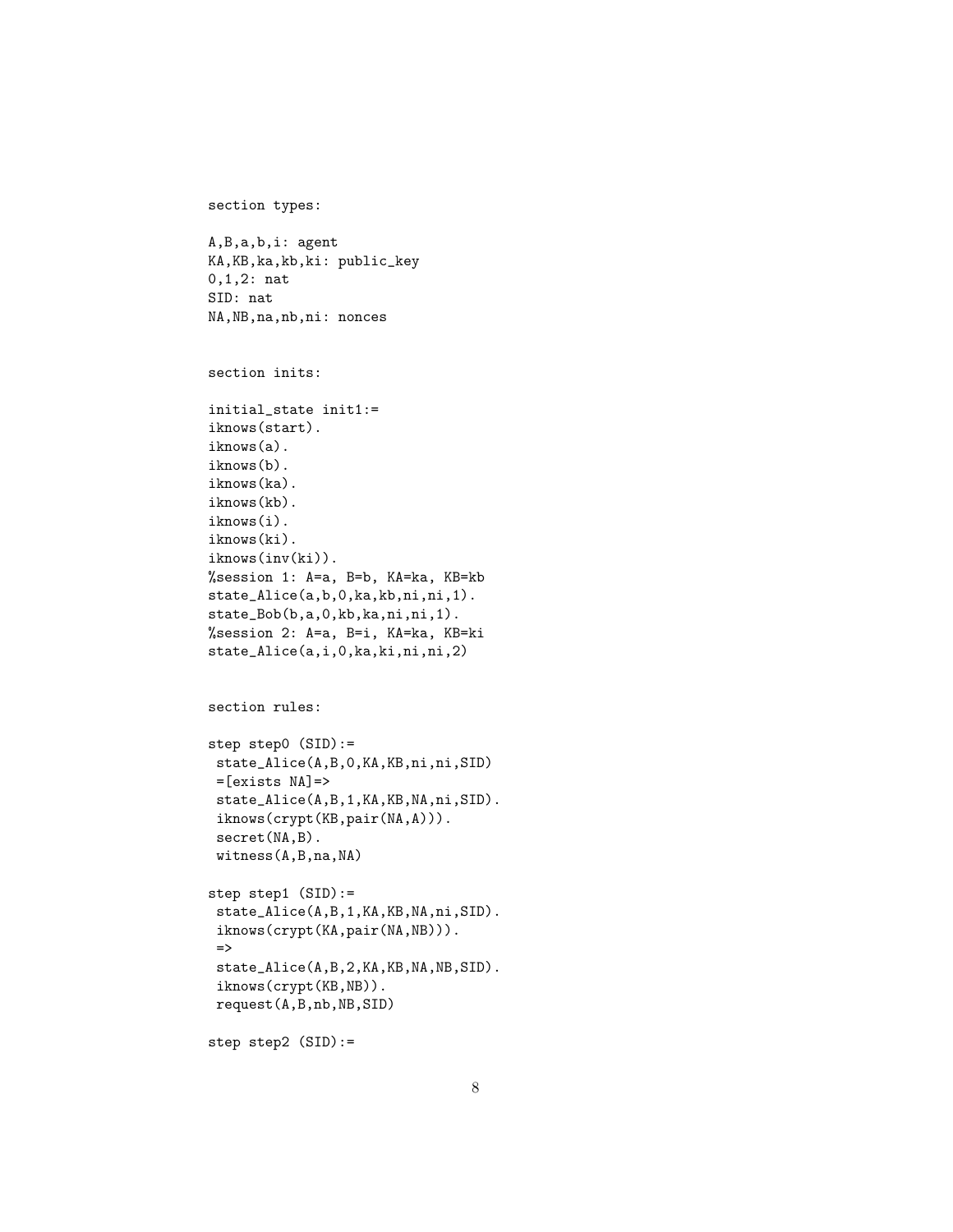```
state_Bob(B,A,0,KB,KA,ni,ni,SID).
 iknows(crypt(KB,pair(NA,A)))
 =[exists NB]=>
 state_Bob(B,A,1,KB,KA,NA,NB,SID).
 iknows(crypt(KA,pair(NA,NB))).
 secret(NB,A).
witness(B,A,nb,NB)
step step3 (SID):=
 state_Bob(B,A,1,KB,KA,NA,NB,SID).
 iknows(crypt(KB,NB))
 \Rightarrowstate_Bob(B,A,2,KB,KA,NA,NB,SID).
request(B,A,na,NA,SID)
section attack_states:
%terms defined to be a secret shared by the honest agents
attack_state secrecy_of_NX(M,B):=
iknows(M).
secret(M,B) &
not(equal(i,B))%weak authentication
attack_state authenticate_Alice_on_na (A,B,Na,NA,SID) :=
request(B,A,Na,NA,SID) &
not(witness(A,B,Na,NA)) &
not(equal(A,i))
%weak authentication
attack_state authenticate_Bob_on_nb (B,A,Nb,NB,SID) :=
request(A,B,Nb,NB,SID) &
not(witness(B,A,Nb,NB)) &
not(equal(B,i))
%replay protection
attack_state replay_protection_on (A,B,M,SID1,SID2) :=
request(B,A,Nb,M,SID1).
request(B,A,Nb,M,SID2) &
not(equal(SID1,SID2)) &
```
not(equal(A,i))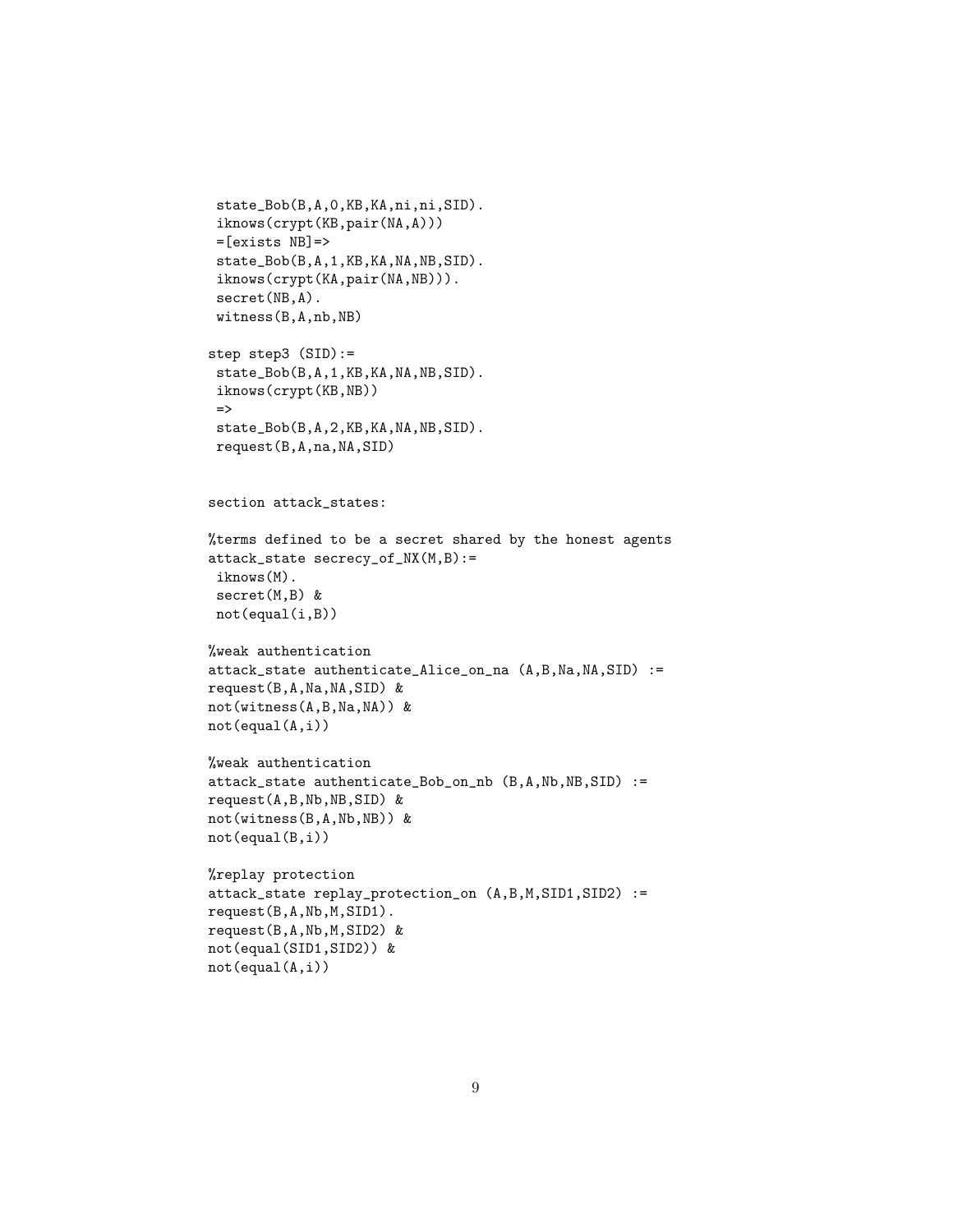## Using OFMC

In this tutorial we will show how to use OFMC on the command line. There is graphical interface for the whole AVISPA suite of model checkers (see www.avispa-project.org, where they have a web interface). But we will be using OFMC directly, applying it to the IF-file, constructed above.

#### Basic Usage

Assume that you have an IF-file, for example the IF-file NSPK.if, that we constructed above and this file is in the same directory as OFMC. The following command will start OFMC with the input-file NSPK.if:

```
>./ofmc NSPK.if
```
The corresponding output will look like:

```
% OFMC
% Version of 2006/03/16
SUMMARY
  UNSAFE
DETAILS
  ATTACK_FOUND
PROTOCOL
  /home/schapatr/privrep/lectures/FIRSTschool/tutorial/NSPK.if
GOAL
  secrecy_of_NX
BACKEND
  OFMC
COMMENTS
STATISTICS
  parseTime: 0.00s
  searchTime: 0.02s
  visitedNodes: 9 nodes
  depth: 2 plies
ATTACK TRACE
(a,1) -> i: {nonces(NA(1)).a}_ki
i \rightarrow (b,1): {nonces(NA(1)).a}_kb
(b,1) -> i: {nonces(NA(1)).nonces(NB(2))}_ka
i \rightarrow (a,1): {nonces(NA(1)).nonces(NB(2))}_ka
(a,1) -> i: {nonces(NB(2))}_ki
i \rightarrow (i, 17): nonces(NB(2))
i \rightarrow (i, 17): nonces(NB(2))
```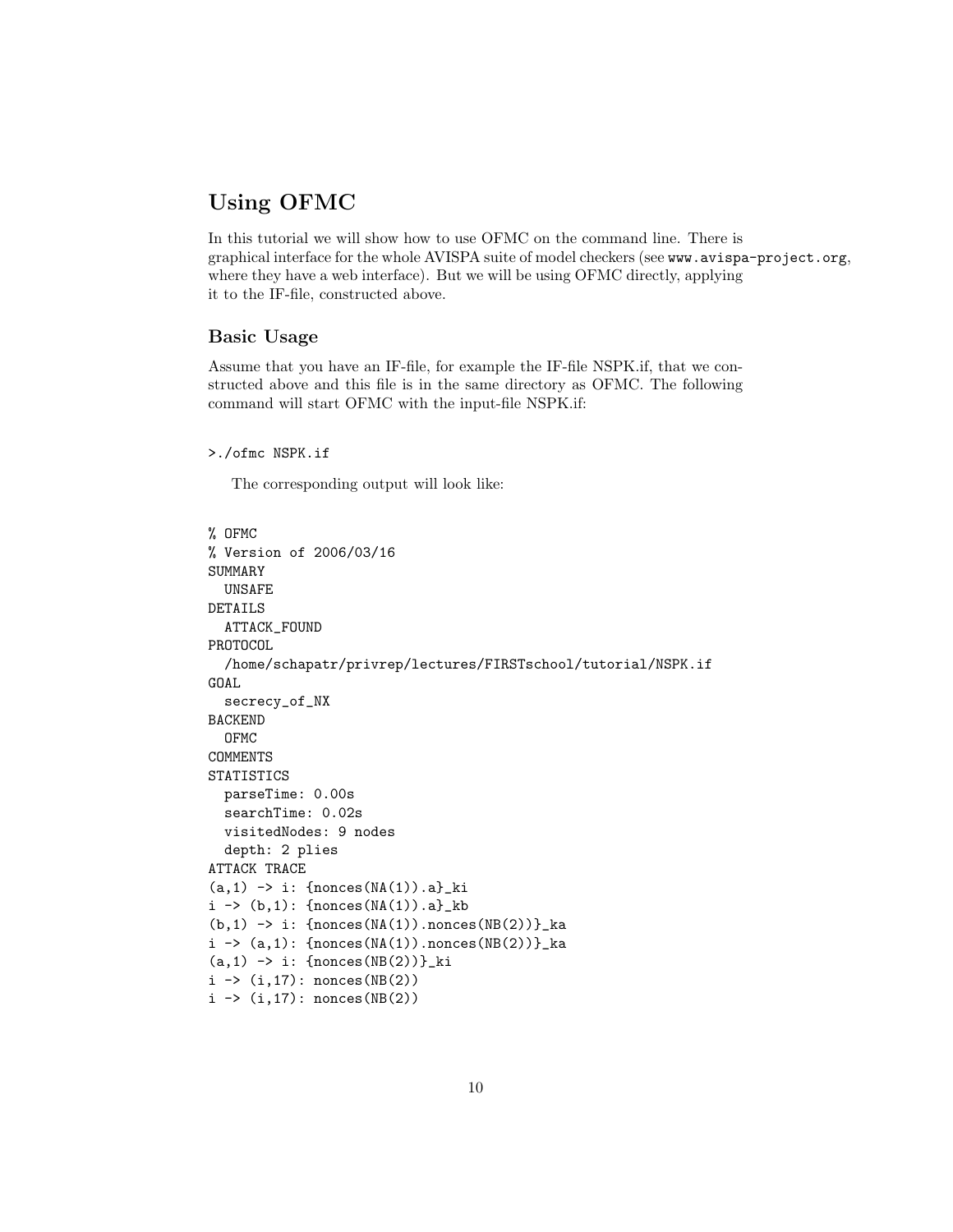```
% Reached State:
%
% secret(nonces(NB(2)),a)
% witness(b,a,nonces(nb),nonces(NB(2)))
% secret(nonces(NA(1)), i)
% witness(a,i,nonces(na),nonces(NA(1)))
% state_Alice(a,i,2,ka,ki,nonces(NA(1)),nonces(NB(2)),1)
% state_Bob(b,a,1,kb,ka,nonces(NA(1)),nonces(NB(2)),1)
% state_Alice(a,b,0,ka,kb,nonces(ni),nonces(ni),1)% request(a,i,nonces(nb),nonces(NB(2)),1)
```
As you can see, OFMC declares the protocol as unsafe and shows the attack trace to reach the unsafe state.

#### Useful Options

By typing ./ofmc --help you get a list of possible options:

```
>./ofmc --help
ofmc: OFMC
usage: ofmc <IF File> [-theory <Theory file>] [-sessco] [-untyped] [-d <DEPTH>] [-p <PATH>]
where -theory runs the protocol analysis with an custom algebraic theory
      -sessco performs an executability check and session compilation
      -untyped ignores all type-declarations
      <DEPTH> (int) is the maximum search depth
      <PATH> (white-space separated list of ints)
              is a path in the search tree to visit
              by the indices of the successors to follow.
```
The options -sessco and -p <PATH> are very helpful in order to determine if the protocol specification in the IF-file really describes the protocol as you want to describe it. The -sessco-option checks if the protocol specified in the IF-file indeed is executable.

The -p-option lets you decide what the next step in the execution path should be, which is also very helpful when searching mistakes in protocol specifications.

For example >./ofmc NSPK.if -p would give something like:

```
(0)
(a,1) -> i: {nonces(NA(1)).a} kb
(1)
(a,1) -> i: {nonces}(NA(1)).a}ki
```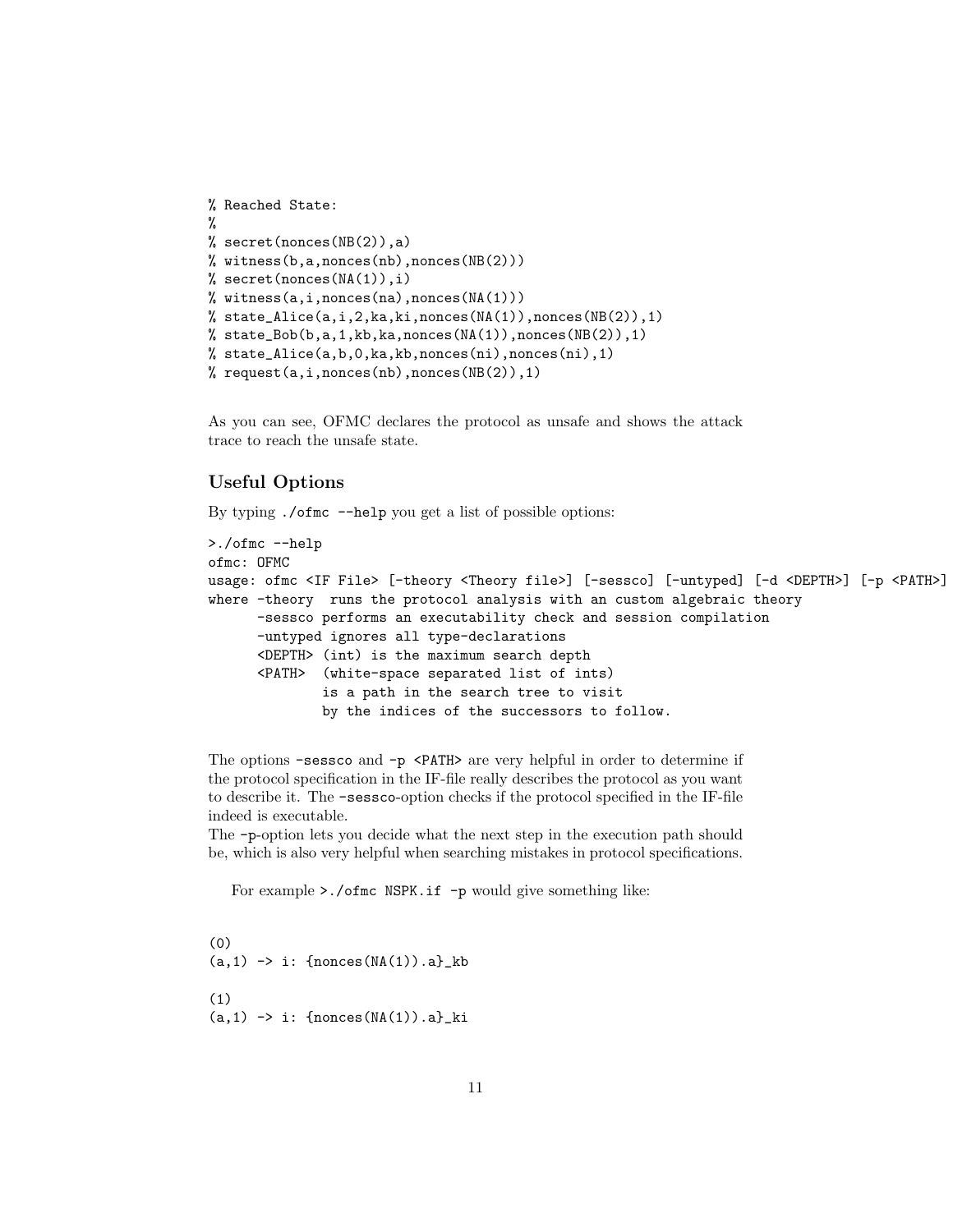```
(2)
i \rightarrow (b,1): {nonces(NA(8)).a}_kb
(b,1) \rightarrow i: {nonces(NA(8)).nonces(NB(1))}_ka
(3)
i \rightarrow (b,1): {nonces(NA(9)).a}_kb
(b,1) -> i: {nonces}(NA(9)).nonces(NB(1))<sub>-</sub>ka
(4)
i \rightarrow (b,1): {nonces(x227).a}_kb
(b,1) -> i: {nonces(x227).nonces(NB(1))} ka
```
In this example, step 0 would correspond to the session, where agent A wants to open a session with agent B according to the normal execution of the protocol and sends  $\{\text{nonces}(NA(1))\}.a\}$  kb to i (the intruder = network, remember step compression).

The second step (1) corresponds to the session where the agent A wants to start a run with the intruder and therefore sends  $\{nonces(MA(1)) . a\}$  ki.

The next two steps show instances, where the intruder would generate a nonce and just send it to agent B (according to the rewrite rule step 2) this would be a possible option.

The last possibility  $(4)$  would be the one where the intruder starts a symbolic session (lazy intruder) and trys to figure out later, what a useful instantiatian of the variable  $(\text{nonces}(x227))$  would be.

With the help of this option you can walk by your own through the state tree and decide at every node, which step to take next. So the command ./ofmc NSPK.if -p 0 1 would show where we get if we first execute step 0 and afterwards (as a next step) choose the option step 1.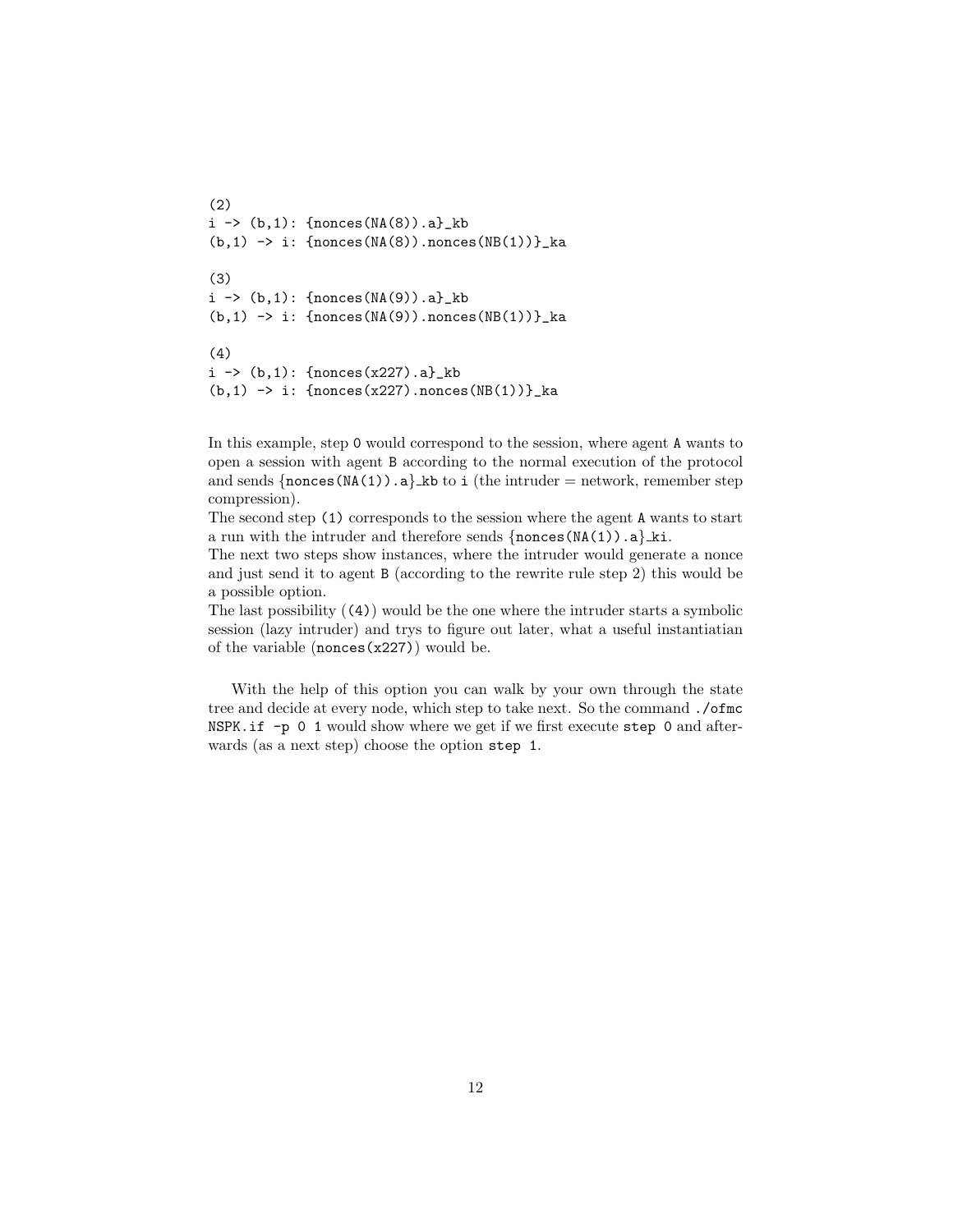# Appendix: The Syntax of the Intermediate Format

```
Prelude ::= TypeSymbolsSection
            SignatureSection
            TypesSection
            EquationsSection
            IntruderSection
IFFile ::= SignatureSection
            TypesSection
            InitsSection
            RulesSection
            GoalsSection
TypeSymbolsSection ::= "section typeSymbols:" TypeList
SignatureSection ::= "section signature:" SignatureSection0
TypesSection ::= "section types:" TypeDeclaration*
EquationsSection ::= "section equations:" Equation*
InitsSection ::= "section inits:" ("initial_state"
                      Identifier ":=" State )+
RulesSection ::= "section rules:" RulesDeclaration*
GoalsSection ::= "section goals:" GoalDeclaration*
IntruderSection ::= "section intruder:" RulesDeclaration*
RulesDeclaration ::= "step" Identifier "(" VariableList ")"
                    ":=" CNState ExistsVar? "=>" State
State ::= Fact ("." Fact)*
CNState ::= NState ConditionList
ConditionList ::= ("&" Condition)*
Condition ::= "equal(" Term "," Term ")"
           | "leq(" Term "," Term ")"
           | "not(" Condition ")"
NState ::= NFact ("." Nfact)*
NFact ::= Fact | "not(" Fact")"
Fact ::= IF_Fact "(" TermList ")"
ExistsVar ::= "=[exists" VariableList "]"
GoalDeclaration ::= "goal" Identifier "(" VariableList ")"
                   ":=" CNState
Equation ::= Term "=" Term
Term ::= AtomicTerm
      | ComposedTerm
```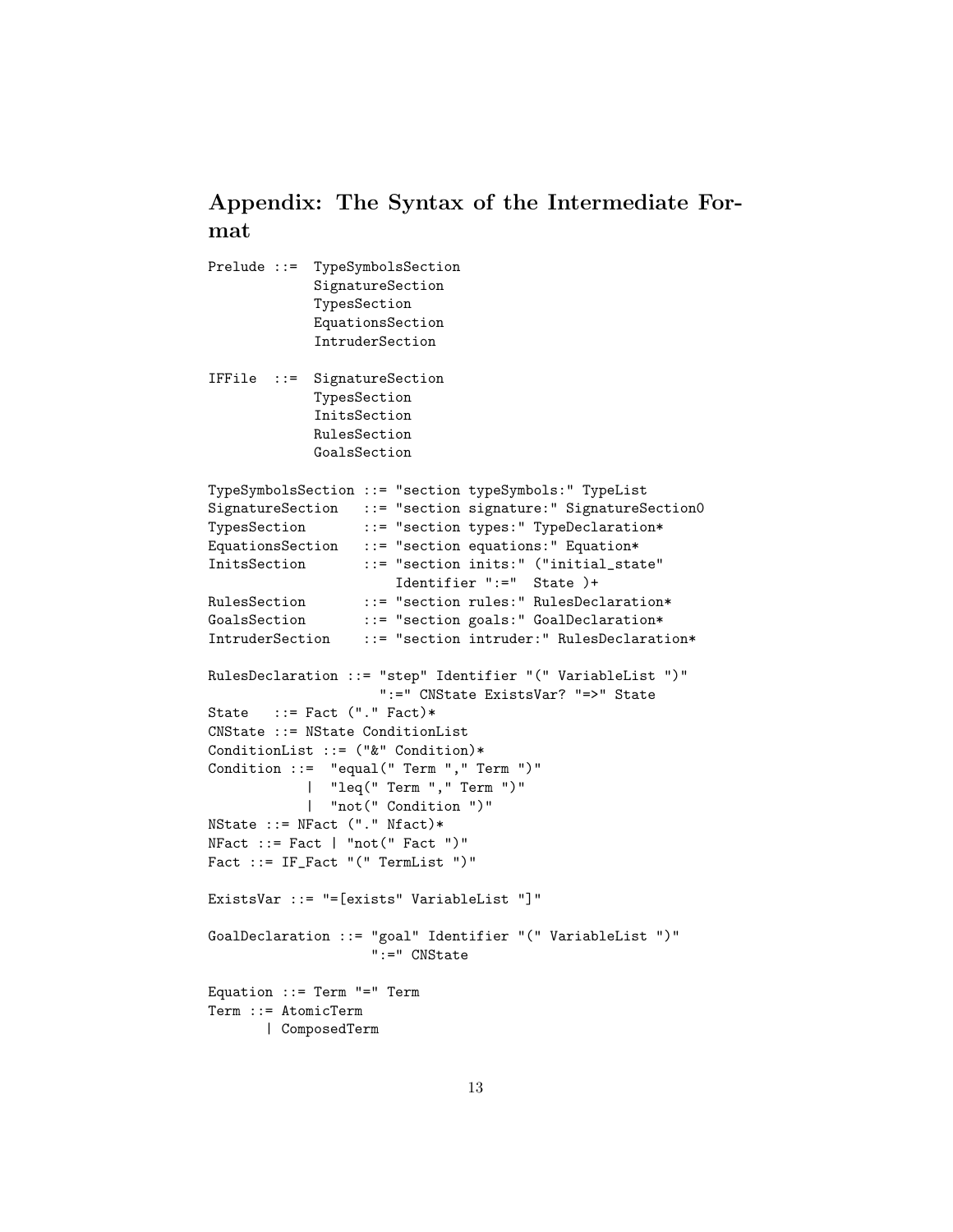```
AtomicTerm ::= Constant
             | Variable
ComposedTerm ::= IF_Operator "(" TermList ")"
Constant ::= [a-z] [a-zA-Z0-9] * | [0-9]+Variable ::=[A-Z] [a-zA-Z0-9]]*Identifier ::= Constant
TypeDeclaration ::= AtomicTermList ":" Type
Type ::= IF_Type
       | IF_Operator "(" TypeList ")"
       | "{" ConstantList "}"
SignatureSection0 ::= SuperTypeDeclaration*
                    | FunctionDeclaration*
                    | PredicateDeclaration*
TypeStar ::= Type
           | Type "*" TypeStar
SuperTypeDeclaration ::= IF_Type ">" IF_Type
FunctionDeclaration ::= IF_Operator ":" TypeStar "->" Type
PredicateDeclaration ::= IF_Operator ":" TypeStar "->" Type
VariableList ::= Variable ("," Variable )*
TermList ::= Term ("," Term )*TypeList ::= Type ("," Type )*
AtomicTermList ::= AtomicTerm ("," AtomicTerm)*
IF_Fact ::= "state_" Identifier | Identifier
IF_Operator ::= Identifier
IF_Type ::= Identifier
```
#### Structure of an IF File

An IF file (and, similarly, a prelude file) consists of a sequence of sections.

Section Type Symbols (TypeSymbolsSection). In this section, all basic (message) types (like nonce) are declared.

In the sections signature (SignatureSection) and types (TypesSection), the types of variables, constants, function symbols and fact symbols are declared.

Section Signature (SignatureSection). This section contains declarations of the used function and fact symbols, and, more specifically, their types. Also it contains subtype declarations. This section is not necessary to define the semantics of the IF (the arity of the function and fact symbols is implicit when they are used consistently), but the type information can be helpful for some back-ends. Almost all the information in this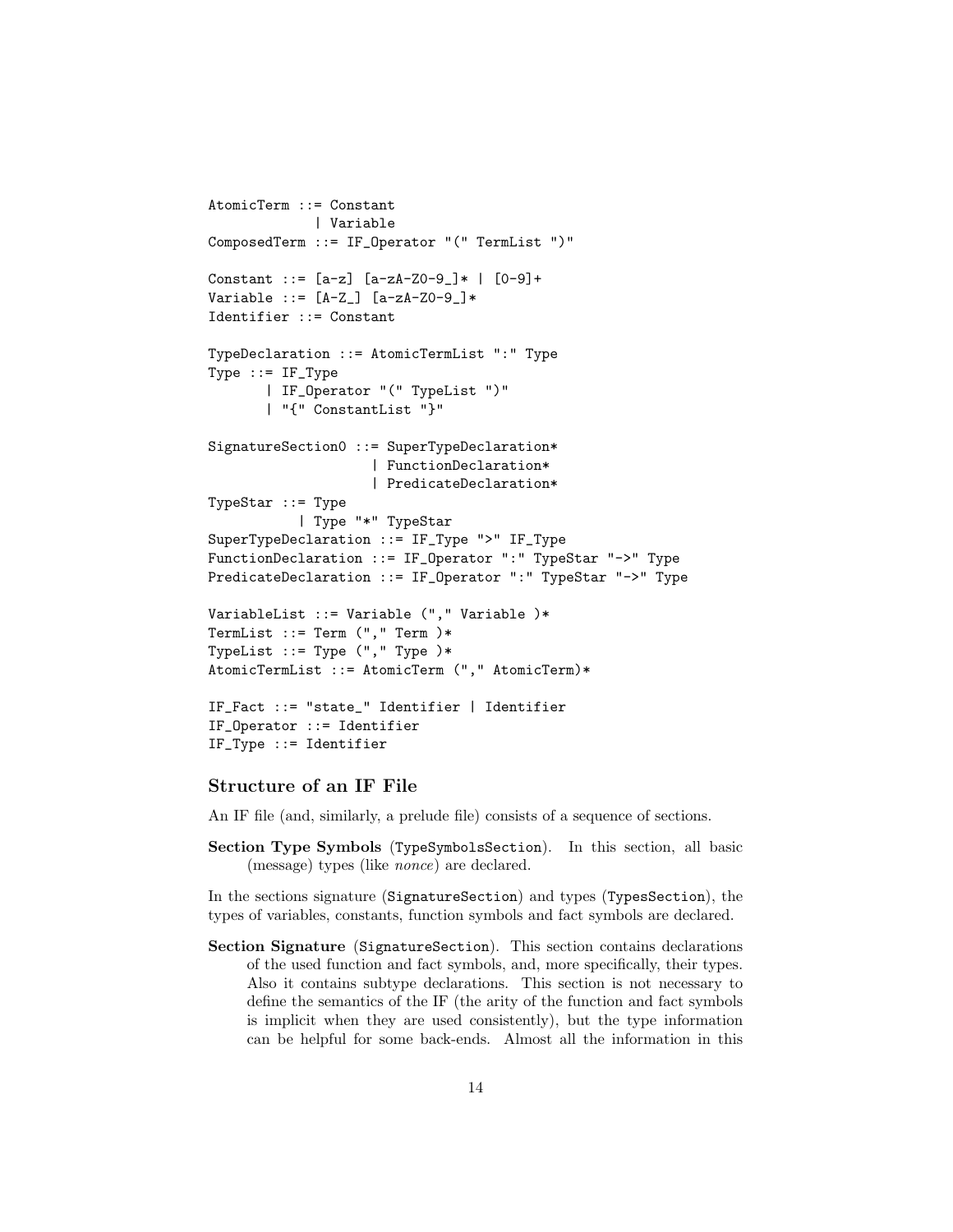section is protocol independent (and hence part of the prelude, not of the concrete IF file), however there is one exception: the signature of a state-fact describing the state of an honest agent is protocol-dependent.

- Section Types (TypesSection). In this section, the types for all constants and variables can be specified. This implies that throughout an IF file an identifier cannot be used with two different types (while the scope of each variable is limited to the rule it appears in). Note that one may leave unspecified the type of some or all identifiers in order to obtain an untyped model.
- Section Equations (EquationsSection). In this section, algebraic properties of the function symbols are specified.

The sections inits (InitsSection), rules (RulesSection), and intruder (IntruderSection) describe a transition system, and section goals (GoalsSection) describes a goal (or attack) predicate on states.

- Section Inits (InitsSection). In this section, we specify one or more initial states of the protocol, and thus consider several parallel runs of the protocol. Deliverable D3.3 on session instances will illustrate how this section can be generated automatically by the HLPSL2IF translator.
- Section Rules (RulesSection). In this section, we specify the transition rules of the honest agents executing the protocol. Note that, with respect to previous versions of the IF, we have extended the rules with conditions and negative facts.

For the declaration of rules, we also use the following syntactic sugar. We assume that the *iknows* fact  $(iknows(M))$  means that the intruder knows the message  $M$ ) is persistent, in the sense that if an *iknows* fact holds in a state, then it holds in all successor states (i.e. the intruder never forgets messages). Therefore, if an iknows fact appears in the left-hand side (LHS) of a rule, it should also be contained in the rule's right-hand side (RHS). To simplify the rules, however, we do not write the iknows facts that already appeared in the LHS. In other words, in our rules iknows is implicitly persistent, and we interpret the rules as if every LHS iknows also appears in the RHS.

Also, a rule can be labeled with a list of existentially quantified variables. Their purpose is to introduce new constants like fresh nonces. Note that in the previous version of the IF we instead used a method of creating unique terms; this is, of course, still possible, but the new specification language does no longer prescribe a particular method to create new constants.

Section Goals (GoalsSection). The goals are defined in terms of predicates on states and are conceptually not different from the LHS of rules (and we will define their semantics similarly); consequently, we allow also conditions and negative facts in the goals.